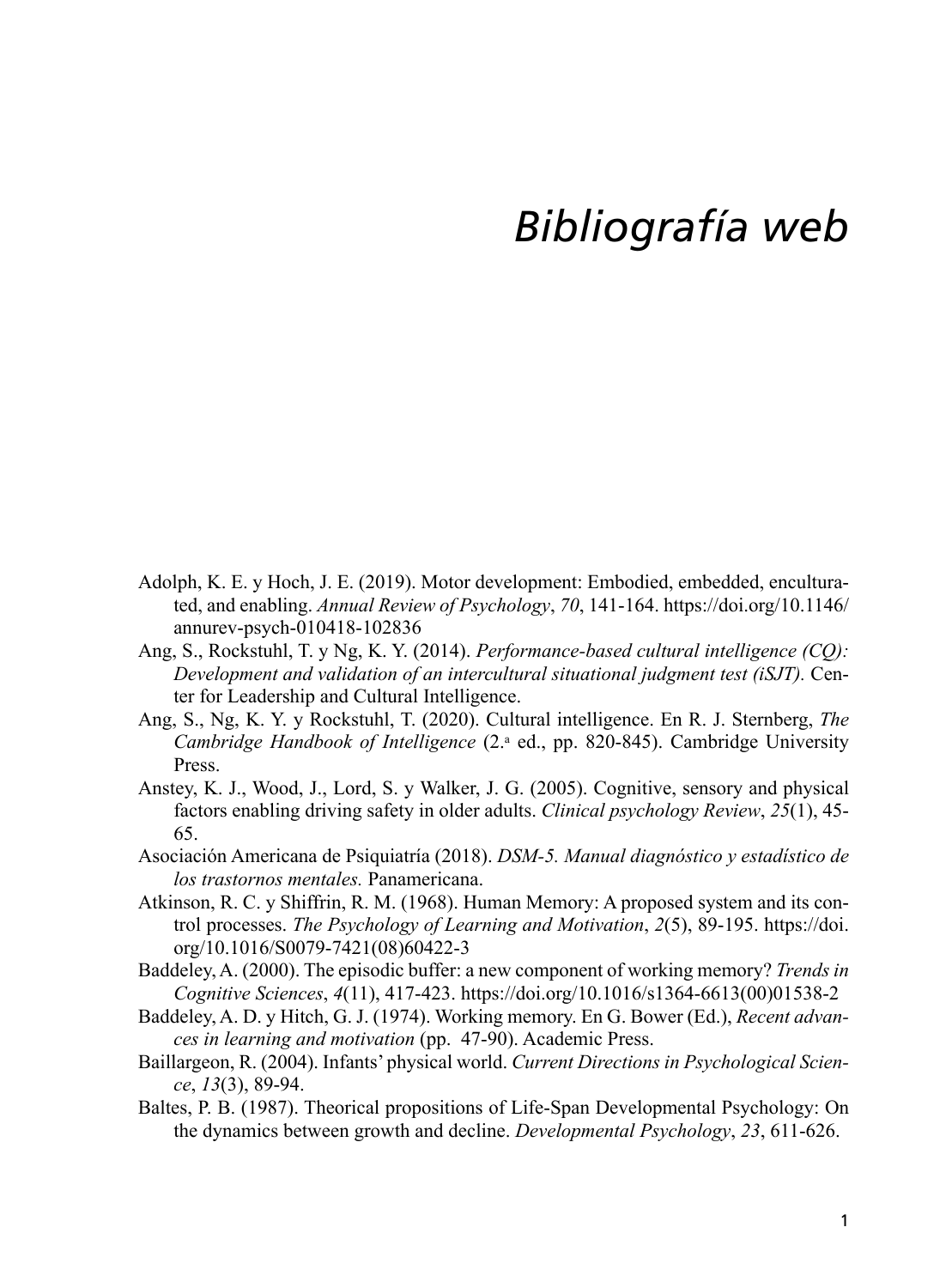- Baltes, P. B., Lindenberger, U. y Staudinger, U. M. (2006). Life span theory in developmental psychology. En W. Damon y R. M. Lerner (Eds.), *Handbook of child psycho*logy: Vol. 1. Theoretical models of human development (6.ª ed., pp. 569-664). New York: Wiley.
- Bar-On, R. (1996). *The Emotional Quotient Inventory (EQ-i): A test of emotional intelligence.* Multi-Health Systems.
- Bar-On, R. (2006). El modelo de Bar-On de Inteligencia Emocional-Social. *Psicothema*, *18*(1), 13-25.
- Bar-On, R. (2000). Emotional and social intelligence: Insights from the Emotional Quotient Inventory. En R. Bar-On y J. D. A. Parker (Eds.), *The Handbook of Emotional Intelligence. Theory, Development, Assessment, and Application at Home, School, and in the Workplace* (pp. 363-387). Jossey-Bass.
- Bar-On, R. y Handley, R. (2003). *The Bar-On EQ-360.* Multi-Health Systems.
- Bar-On, R. y Parker, J. D. A. (2000). *The Bar-On Emotional Quotient Inventory EQ-I: YV: Technical manual*. Multi-Health Systems.
- Batty, G. D., Deary, I. J. y Gottfredson, L. S. (2007). Premorbid (early life) IQ and later mortality risk: systematic review. *Annals of Epidemiology*, *17*(4), 278-288. [https://doi.](https://doi.org/10.1016/j.annepidem.2006.07.010) [org/10.1016/j.annepidem.2006.07.010](https://doi.org/10.1016/j.annepidem.2006.07.010)
- Bisquerra, R. (2020). *Emociones: Instrumentos de medición y evaluación.* Editorial Síntesis.
- Bisquerra, R., Pérez-González, J. C. y García Navarro, E. (2015). *Inteligencia emocional en la educación.* Editorial Síntesis.
- Brashier, N. M. y Schacter, D. L. (2020). Aging in an era of fake news. *Current Directions in Psychological Science*, *29*(3), 316-323.<https://doi.org/10.1177%2F0963721420915872>
- Burt, C. (1949). The structure of the mind. *British Journal of Educational Psychology*, *19*(3), 176-199.
- Byington, E. y Felps, W. (2010). Why do IQ scores predict job performance? An alternative, sociological explanation. *Research in Organizational Behavior*, *30*, 175-202. <https://doi.org/10.1016/j.riob.2010.08.003>
- Carpenter, P. A., Just, M. A. y Shell, P. (1990). What one intelligence test measures: A theoretical account of the processing in the Raven Progressive Matrices Test. *Psychological Review*, *97*(3), 404-431.<https://doi.org/10.1037/0033-295X.97.3.404>
- Carroll, J. B. (1993). *Human cognitive abilities: A survey of factor-analytic studies.* Cambridge University Press.
- Case, R. (1978). Intellectual development from birth to adulthood: A neo-Piagetian interpretation. *Children's thinking: What develops*, *14*(2), 37-71.
- Cattell, J. M. (1886). The time taken up by cerebral operations. *Mind*, *11*(43), 377-392.
- Cattell, R. B. (1963). Theory of fluid and crystallized intelligence: A critical experiment. *Journal of Educational Psychology*, *54*, 1-22.
- Cattell, R. B. (1987). *Intelligence: Its structure, growth, and action*. Elsevier.
- Chart, H., Grigorenko, E. L. y Sternberg, R. J. (2008). Identification: The Aurora Battery. En J. A. Plucker y C. M. Callahan (Eds.), *Critical issues and practices in gifted education: What the research says* (pp. 281-301). Prufrock Press.
- Claro, S., Paunesku, D. y Dweck, C. S. (2016). Growth mindset tempers the effects of poverty on academic achievement. *Proceedings of the National Academy of Sciences*, *113*(31), 8664-8668.<https://doi.org/10.1073/pnas.1608207113>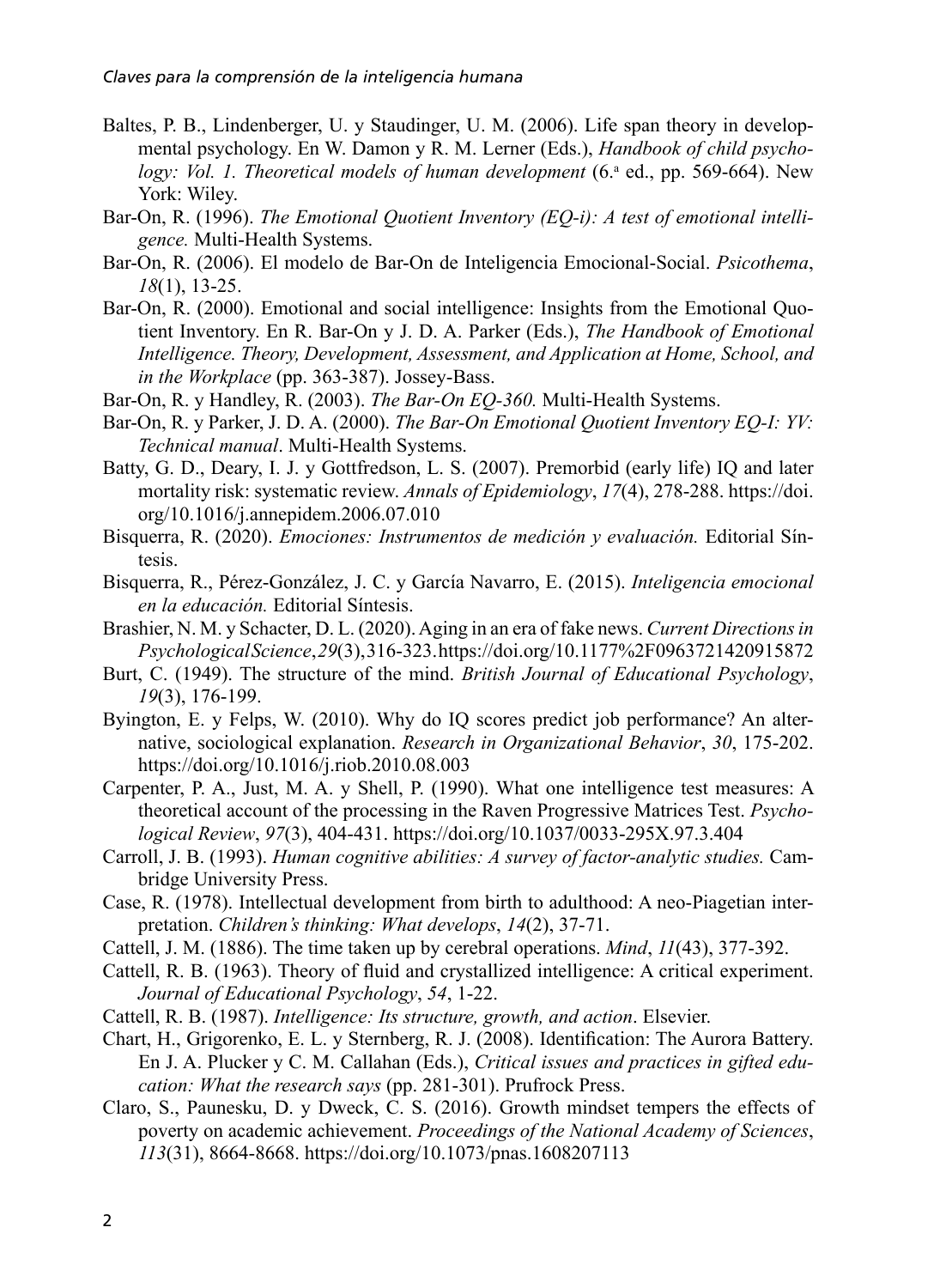- Cowan, N. (1988). Evolving conceptions of memory storage, selective attention, and their mutual constraints within the human information-processing system. *Psychological Bulletin*, *104*(2), 163-191. <https://doi.org/10.1037/0033-2909.104.2.163>
- Cuddy, A. J. C., Fiske, S. T. y Glick, P. (2004). When professionals become mothers, warmth doesn't cut the ice. *Journal of Social Issues*, *60*(4), 701-718. [https://doi.or](https://doi.org/10.1111/j.0022-4537.2004.00381.x)[g/10.1111/j.0022-4537.2004.00381.x](https://doi.org/10.1111/j.0022-4537.2004.00381.x)
- Daneman, M. y Carpenter, P. A. (1980). Individual differences in working memory and reading. *Journal of Verbal Learning & Verbal Behavior*, *19*(4), 450-466. [https://doi.](https://doi.org/10.1016/S0022-5371(80)90312-6) [org/10.1016/S0022-5371\(80\)90312-6](https://doi.org/10.1016/S0022-5371(80)90312-6)
- Dannemann, M. y Kelso, J. (2017). The contribution of Neanderthals to phenotypic variation in modern humans. *The American Journal of Human Genetics*, *101*(4), 578-589. <https://doi.org/10.1016/j.ajhg.2017.09.010>
- Das, J. P., Naglieri, J. A. y Kirby, J. R. (1994). *Assessment of cognitive processes: the PASS theory of intelligence.* Allyn & Bacon.
- Davidson, J. G. y Guthrie, D. M. (2019). Older adults with a combination of vision and hearing impairment experience higher rates of cognitive impairment, functional dependence, and worse outcomes across a set of quality indicators. *Journal of Aging and Health*, *31*(1), 85-108.<https://doi.org/10.1177/0898264317723407>
- De Boeck, P., Gore, L. R., González, T. y San Martín, E. (2020). An alternative view on the measurement of intelligence and its history. En R. J. Sternberg (Ed.), *The Cambridge*  handbook of intelligence (2.ª ed., pp. 3-17). Cambridge University Press.
- De Pablo-Blanco, J. y Rodríguez-Román, M. J. (2020). *Discapacidad intelectual.* Editorial Síntesis.
- Deary, I. J. (2012). Intelligence. *Annual Review of Psychology*, *63*, 453-482. [https://doi.](https://doi.org/10.1146/annurev-psych-120710-100353) [org/10.1146/annurev-psych-120710-100353](https://doi.org/10.1146/annurev-psych-120710-100353)
- Deary I. J., Lawn, M. y Bartholomew, D. J. (2008). A conversation between Charles Spearman, Godfrey Thomson, and Edward L. Thorndike: The International Examinations Inquiry Meetings 1931-1938. *History of Psychology*, *11*, 122-142. [https://psycnet.apa.](https://psycnet.apa.org/doi/10.1037/1093-4510.11.2.122) [org/doi/10.1037/1093-4510.11.2.122](https://psycnet.apa.org/doi/10.1037/1093-4510.11.2.122)
- Del Carmen, J., Quackenboss, J. J. y Tulve, N. S. (2016). Contributions of a child's built, natural, and social environments to their general cognitive ability: A systematic scoping review. *PLoS ONE*, *11*(2). <https://doi.org/10.1371/journal.pone.0147741>
- Dixon, R. A., De Frias, C. M. y Bäckman, L. (2001). Characteristics of self-reported memory compensation in older adults. *Journal of Clinical and Experimental Neuropsychology*, *23*(5), 650-661. <https://doi.org/10.1076/jcen.23.5.650.1242>
- Duncan, J., Burgess, P. y Emslie, H. (1995). Fluid intelligence after frontal lobe lesions. *Neuropsychologia*, *33*(3), 261-268.
- Duthie, J. K., Nippold, M. A., Billow, J. L. y Mansfield, T. C. (2008). Mental imagery of concrete proverbs: A developmental study of children, adolescents, and adults. *Applied Psycholinguistics*, *29*(1), 151-173. <https://doi.org/151.10.1017/S0142716408080077>
- Dutton, E., Van der Linden, D. y Lynn, R. (2016). The negative Flynn effect: A systematic literature review. *Intelligence*, *59*, 163-169.<https://doi.org/10.1016/j.intell.2016.10.002>
- Dweck, C. S. (2016). *Mindset: La actitud del éxito*. Sirio.
- Dyne, L. Van, Ang, S., Ng, K. Y., Rockstuhl, T., Tan, M. L. y Koh, C. (2012). Sub-dimensions of the four-factor model of cultural intelligence: expanding the conceptualization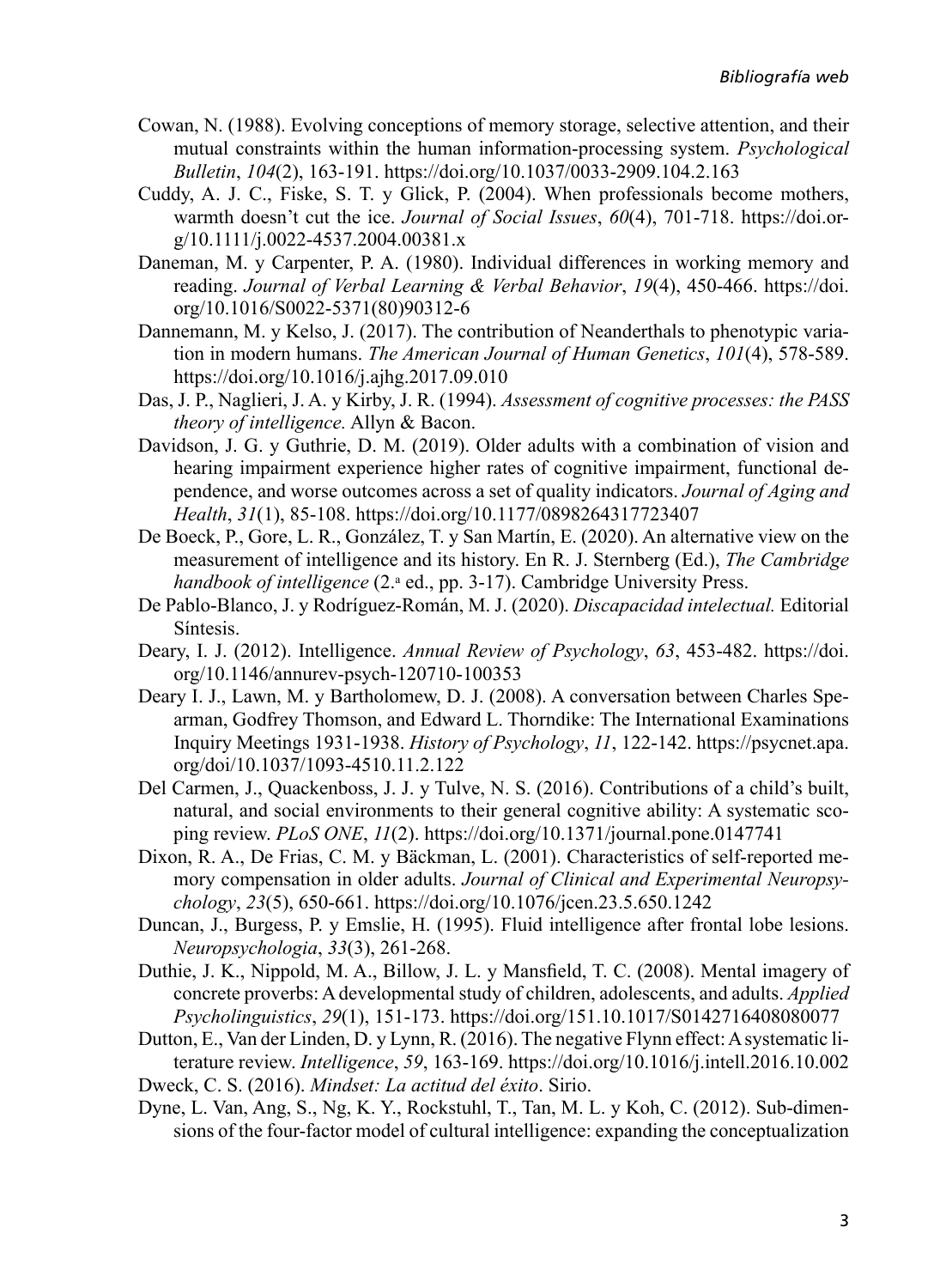and measurement of cultural intelligence. *Social and Personality Psychology Compass*, *6*(4), 295-313. <https://doi.org/10.1111/j.1751-9004.2012.00429.x>

- Earley, P. C. y Ang, S. (2003). *Cultural intelligence: Individual interactions across cultures.* Stanford University Press.
- Ellingsen, V. J. y Engle, R. W. (2020). Cognitive approaches to intelligence. En R. J. Sternberg (ed), *Human Intelligence: An Introduction* (pp. 104-138). Cambridge University Press.
- Engel, S. (2011). Children's need to know: Curiosity in schools. *Harvard Educational Review*, *81*(4), 625-645.<https://doi.org/10.17763/haer.81.4.h054131316473115>
- Extremera, N., Fernández-Berrocal, P. y Salovey, P. (2006). Spanish version of the Mayer-Salovey-Caruso Emotional Intelligence Test (MSCEIT) Version 2.0: Reliabilities, age and gender differences. *Psicothema*, *18*, 42-48.
- Feldman, D. H. (1984). A Follow-up of Subjects Scoring above 180 IQ in Terman's "Genetic Studies of Genius". *Exceptional Children*, *50*(6), 518-523.
- Fernández-Berrocal, P., Extremera, N. y Ramos, N. (2004). Validity and Reliability of the Spanish Modified Version of the Trait Meta-Mood Scale. *Psychological Reports*, *94*(3), 751-755. <https://doi.org/10.2466/pr0.94.3.751-755>
- Flynn, J. R. (1987). Massive IQ gains in 14 nations: What IQ tests really measure. *Psychological Bulletin*, *101*(2), 171-191. <https://doi.org/10.1037/0033-2909.101.2.171>
- Flynn, J. R. (2007). *What is intelligence? Beyond the Flynn effect*. Cambridge University Press.
- Flynn, J. R. (2016). *Does your family make you smarter? Nature, nurture, and human autonomy.* Cambridge University Press.
- Flanagan, D. P., Alfonso, V. C. y Ortiz, S. O. (2012). The cross-battery assessment approach: An overview, historical perspective, and current directions. En D. P. Flanagan y P. L. Harrison (Eds.), *Contemporary intellectual assessment: Theories, tests, and issues* (pp. 459-483). The Guilford Press.
- Gagné, F. (2005). From gifts to talents: The DMGT as a developmental model. En R. J. Sternberg y J. E. Davidson (Eds.), *Conceptions of giftedness* (2.<sup>a</sup> ed., pp. 98-120). Cambridge University Press.
- García-Martínez, I., Gutiérrez Cáceres, R., Luque de la Rosa, A. y León, S. P. (2021). Analysing educational interventions with gifted students. *Systematic Review. Children*, *8*(5), 365. <https://doi.org/10.3390/children8050365>
- Gardner, M. K. (2012). *Theories of Intelligence*. En M. A. Bray y T. J. Kehle (Eds.), *The Oxford Handbook of School Psychology*. Oxford University Press.
- Gardner, H. (1999). *Intelligence Reframed: Multiple Intelligences for the 21st Century*. Basic Books.
- Gardner, H., Kornhaber, M. y Chen, J. Q. (2018). The Theory of Multiple Intelligences psychological and educational perspectives. En R. J. Sternberg (Ed.), *The nature of human intelligence* (pp. 116-129). Cambridge University Press.
- Goleman, D. (1995). *Emotional intelligence: Why it can matter more than IQ.* Bantam Books.
- Goleman, D. P. (2001). An EI-based theory of performance. En C. Cherniss y D. Goleman, (Eds.), *The Emotionally Intelligent Workplace* (pp. 27-44). Jossey-Bass.
- Goleman, D. y Boyatzis, R. (2005). *Emotional Competence Inventory (ECI).* Hay Resources Direct.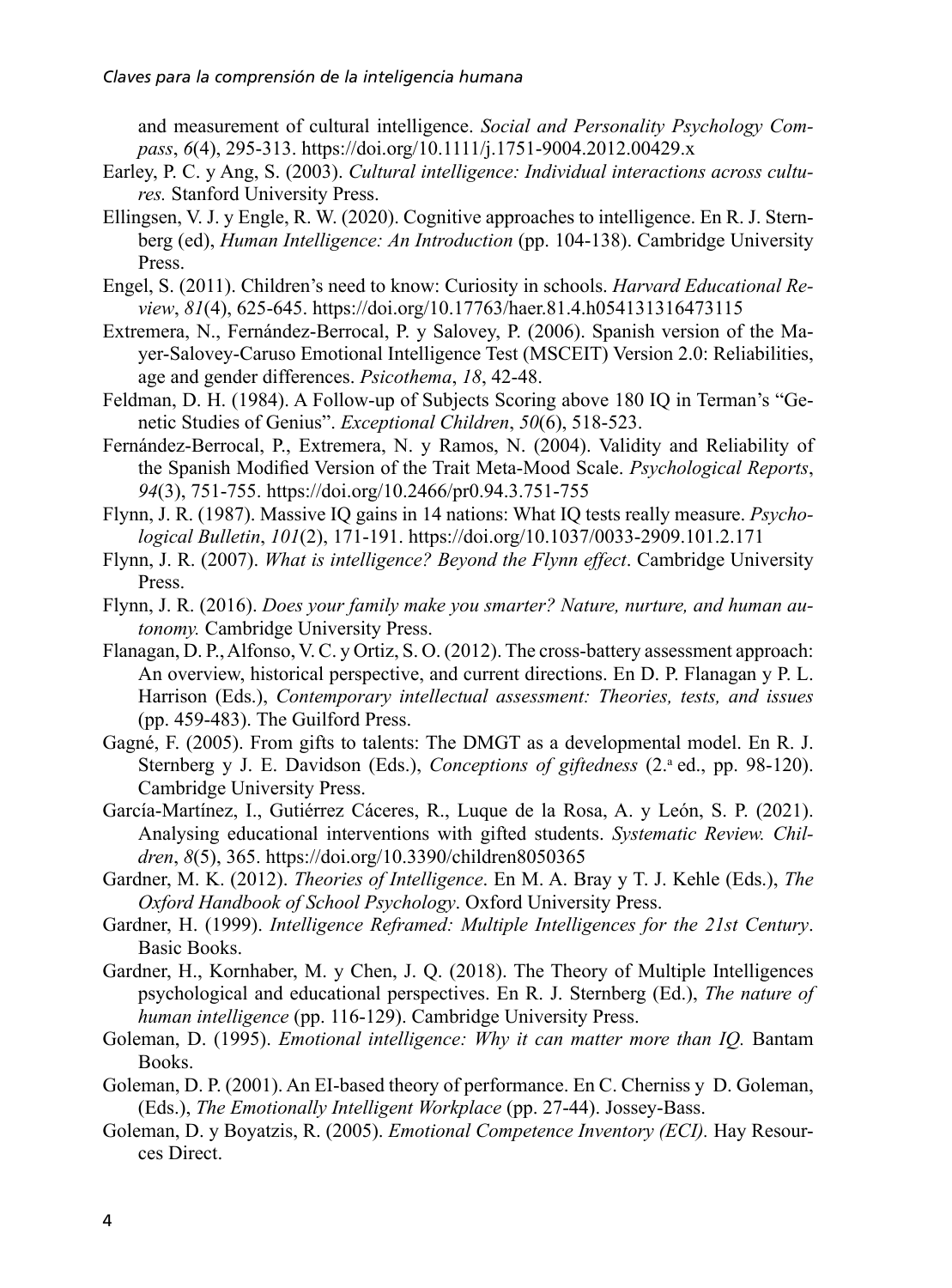- Goleman, D., Boyatzis, R. E. y McKee, A. (2002). *Primal leadership: realizing the power of emotional intelligence.* Harvard Business School Press.
- Grysman, A. y Hudson, J. A. (2013). Gender differences in autobiographical memory: Developmental and methodological considerations. *Developmental Review*, *33*(3), 239- 272. <https://doi.org/10.1016/j.dr.2013.07.004>
- Halpern, D. F. y Wai, J. (2011). Sex Differences in Intelligence. En R. J. Sternberg y S. B. Kaufman (Eds.), *The Cambridge handbook of intelligence* (pp. 317-345). Cambridge University Press.
- Hess, T. M., Strough, J. y Löckenhoff, E. (2015). *Aging and decision making: Empirical and applied perspectives*. Academic Press.
- Hoekzema, E., Barba-Müller, E., Pozzobon, C., Picado, E., Lucco, F., García-García, D., Soliva, J. C., Tobeña, A., Desco, M., Crone, E. A., Ballesteros, A., Carmona, S. y Vilarroya, O. (2017). Pregnancy leads to long-lasting changes in human brain structure. *Nature Neuroscience*, *20*, 287-296.<https://doi.org/10.1038/nn.4458>
- Hunt, E., Lunneborg, C. y Lewis, J. (1975). What does it mean to be high verbal? *Cognitive Psychology*, 7,194-227.
- Ingersoll, R. M., Merrill, E., Stuckey, D. y Collins, G. (2018). *Seven Trends: The Transformation of the Teaching Force - Updated October 2018*. CPRE Research Reports. [https://repository.upenn.edu/cpre\\_researchreports/108](https://repository.upenn.edu/cpre_researchreports/108)
- Jensen, A. R. (1981). Reaction Time and Intelligence. En M. P. Friedman, J. P. Das y N. O'Connor (Eds.), *Intelligence and Learning. NATO Conference Series (III Human Factors), vol. 14.* Springer. [https://doi.org/10.1007/978-1-4684-1083-9\\_4](https://doi.org/10.1007/978-1-4684-1083-9_4)
- Jensen, A. R. (1998). *The g factor: The science of mental ability*. Praeger Publishers.
- Kanazawa, S. (2010). Evolutionary psychology and intelligence research. *American Psychologist*, *65*(4), 279-289. <https://doi.org/10.1037/a0019378>
- Kurtz-Costes, B., McCall, R. J., Kinlaw, C. R., Wiesen, C. A. y Joyner, M. H. (2005). What does it mean to be smart? The development of children's beliefs about intelligence in Germany and the United States. *Journal of Applied Developmental Psychology*, *26*(2), 217-233.<https://doi.org/10.1016/j.appdev.2004.12.005>
- Lamont, R. A., Swift, H. J. y Abrams, D. (2015). A review and meta-analysis of age-based stereotype threat: Negative stereotypes, not facts, do the damage. *Psychology and Aging*, *30*(1), 180-193. <https://doi.org/10.1037/a0038586>
- L'Ecuyer, C. (2012). *Educar en el asombro: ¿cómo educar en un mundo frenético e hiperexigente?* Plataforma.
- Luck, S. J. y Vogel, E. K. (1997). The capacity of visual working memory for features and conjunctions. *Nature*, *390*(6657), 279-281.<https://doi.org/10.1038/36846>
- Lynn, R. y Kanazawa, S. (2011). A longitudinal study of sex differences in intelligence at ages 7, 11 and 16 years. *Personality and Individual Differences*, *51*(3), 321-324. <https://psycnet.apa.org/doi/10.1016/j.paid.2011.02.028>
- Maki, P. M. (2015). Verbal memory and menopause. *Maturitas*, *82*(3), 288-290. [https://doi.](https://doi.org/10.1016/j.maturitas.2015.07.023) [org/10.1016/j.maturitas.2015.07.023](https://doi.org/10.1016/j.maturitas.2015.07.023)
- Maltby, J., Day, L. y Macaskill, A. (2017). *Personality, individual differences, and intelligence*. Pearson Education.
- Martínez, M. (2012). Características del alumnado con altas capacidades. En M. Torres y A. Guirado (Eds.), *Altas capacidades intelectuales: Pautas de actuación, orientación, intervención y evaluación en el período escolar* (pp. 71-118). Graó.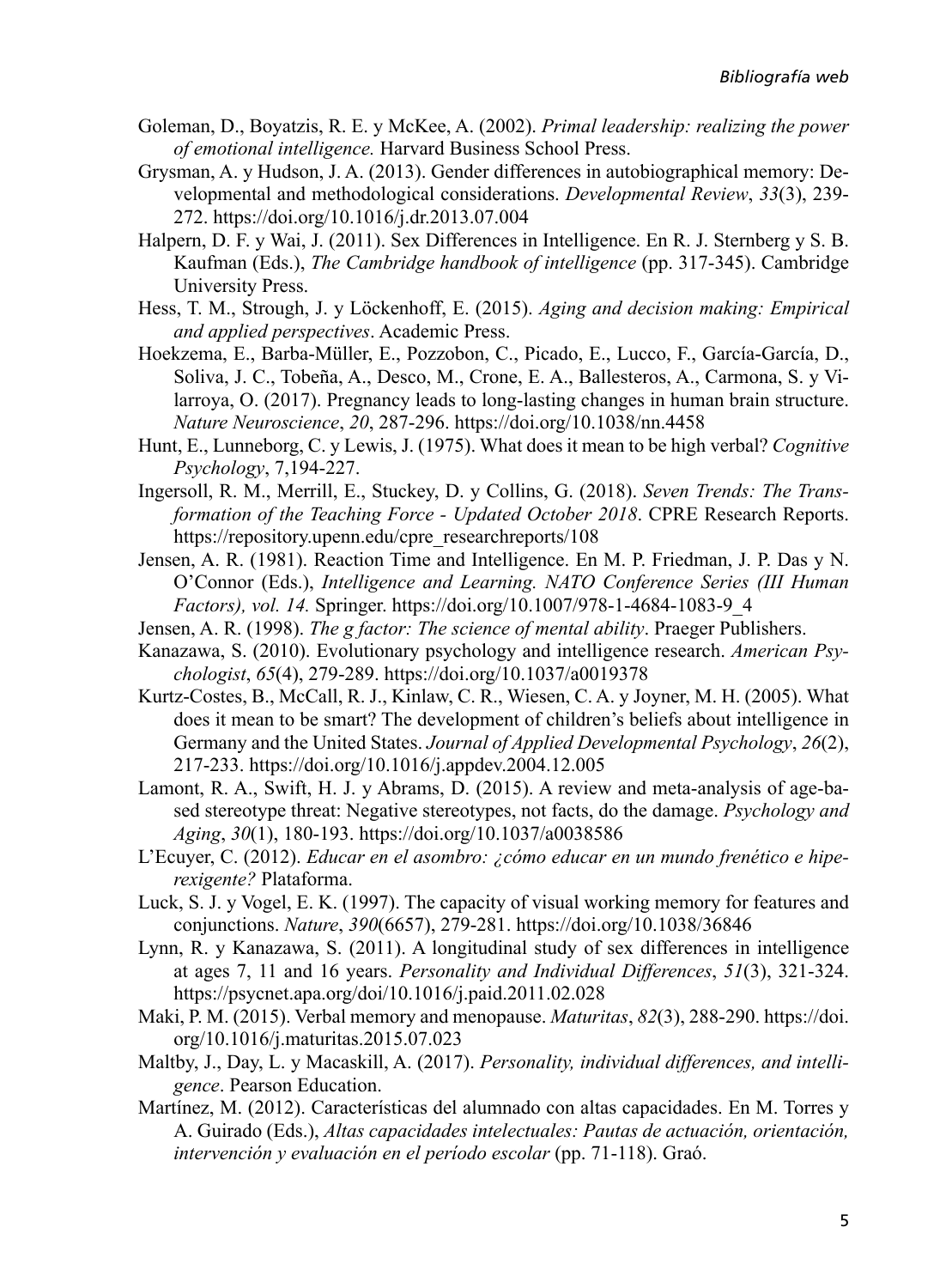- Mayer, J. D. (1990). Emotional intelligence. *Imagination, Cognition and Personality*, *9*(3), 185-211. <https://doi.org/10.2190/DUGG-P24E-52WK-6CDG>
- Mayer, J. D. y Salovey, P. (1997). What is emotional intelligence? En P. Salovey y D. Sluyter (Eds.), *Emotional development and emotional intelligence: Educational implications* (pp. 3-31). Basic Books.
- Mayer, J. D., Caruso, D. R. y Salovey, P. (2016). The ability model of emotional intelligence: principles and updates. *Emotion Review*, *8*(4), 290-300. [https://doi.](https://doi.org/10.1177/1754073916639667) [org/10.1177/1754073916639667](https://doi.org/10.1177/1754073916639667)
- Mayer, J. D., Roberts, R. D. y Barsade, S. G. (2016). Human Abilities: Emotional Intelligence. *Annual Review of Psychology*, *59*, 507-536. [https://doi.org/10.1146/annurev.](https://doi.org/10.1146/annurev.psych.59.103006.093646) [psych.59.103006.093646](https://doi.org/10.1146/annurev.psych.59.103006.093646)
- Mayer, J. D., Salovey, P., Caruso, D. R. y Sitarenios, G. (2003). Measuring emotional intelligence with the MSCEIT V2.0. *Emotion*, *3*(1), 97-105. [https://doi.org/10.1037/1528-](https://doi.org/10.1037/1528-3542.3.1.97) [3542.3.1.97](https://doi.org/10.1037/1528-3542.3.1.97)
- Mayer, R. E. (1992). Cognition and instruction: Their historic meeting within educational psychology. *Journal of Educational Psychology*, *84*, 405-412. [https://psycnet.apa.org/](https://psycnet.apa.org/doi/10.1037/0022-0663.84.4.405) [doi/10.1037/0022-0663.84.4.405](https://psycnet.apa.org/doi/10.1037/0022-0663.84.4.405)
- Mönks, F. J. y Katzko, M. W. (2005). Giftedness and Gifted Education. En R. J. Sternberg y J. E. Davidson (Eds.), *Conceptions of giftedness* (2.ª ed., pp. 187-200). Cambridge University Press.
- Morawska, A. y Sanders, M. (2009). An evaluation of a behavioural parenting intervention for parents of gifted children. *Behaviour Research and Therapy*, *47*(6), 463-470. [ht](https://doi.org/10.1016/j.brat.2009.02.008)[tps://doi.org/10.1016/j.brat.2009.02.008](https://doi.org/10.1016/j.brat.2009.02.008)
- Mueller, C. M. y Dweck, C. S. (1998). Praise for intelligence can undermine children's motivation and performance. *Journal of Personality and Social Psychology*, *75*(1), 33. <https://doi.org/10.1037//0022-3514.75.1.33>
- Mueller, C. E. y Winsor, D. L. (2018). Depression, suicide, and giftedness: Disentangling risk factors, protective factors, and implications for optimal growth. En S. I. Pfeiffer (Ed.), *Handbook of giftedness in children* (pp. 255-284). Springer.
- Muñiz, J. (2018). *Introducción a la psicometría: Teoría clásica y TRI*. Pirámide.
- Neisser, U., Boodoo, G., Bouchard, T. J., Jr., Boykin, A. W., Brody, N., Ceci, S. J., Halpern, D. F., Loehlin, J. C., Perloff, R., Sternberg, R. J. y Urbina, S. (1996). Intelligence: Knowns and unknowns. *American Psychologist*, *51*(2), 77-101. [https://psycnet.apa.](https://psycnet.apa.org/doi/10.1037/0003-066X.51.2.77) [org/doi/10.1037/0003-066X.51.2.77](https://psycnet.apa.org/doi/10.1037/0003-066X.51.2.77)
- Nicolini, P., Alessandri, G. y Bilancioni, G. (2010). Web-Ob for multiple intelligences observation. *Procedia Social and Behavioral Sciences*, *2*(2), 728-732. [https://doi.or](https://doi.org/10.1016/j.sbspro.2010.03.092) $g/10.1016$ /i.sbspro.2010.03.092
- Nyberg, L. y Pudas, S. (2019). Successful memory aging. *Annual Review of Psychology*, *70,* 219-243.<https://doi.org/10.1146/annurev-psych-010418-103052>
- Oberauer, K. (2002). Access to information in working memory: Exploring the focus of attention. *Journal of Experimental Psychology: Learning, Memory, and Cognition*, *28*(3), 411-421. <https://doi.org/10.1037/0278-7393.28.3.411>
- Organización de las Naciones Unidas para la Educación, la Ciencia y la Cultura (2019). *Descifrar el código: La educación de las niñas y las mujeres en ciencias, tecnología, ingeniería y matemáticas (STEM).* [https://unesdoc.unesco.org/ark:/48223/](https://unesdoc.unesco.org/ark:/48223/pf0000366649) [pf0000366649](https://unesdoc.unesco.org/ark:/48223/pf0000366649)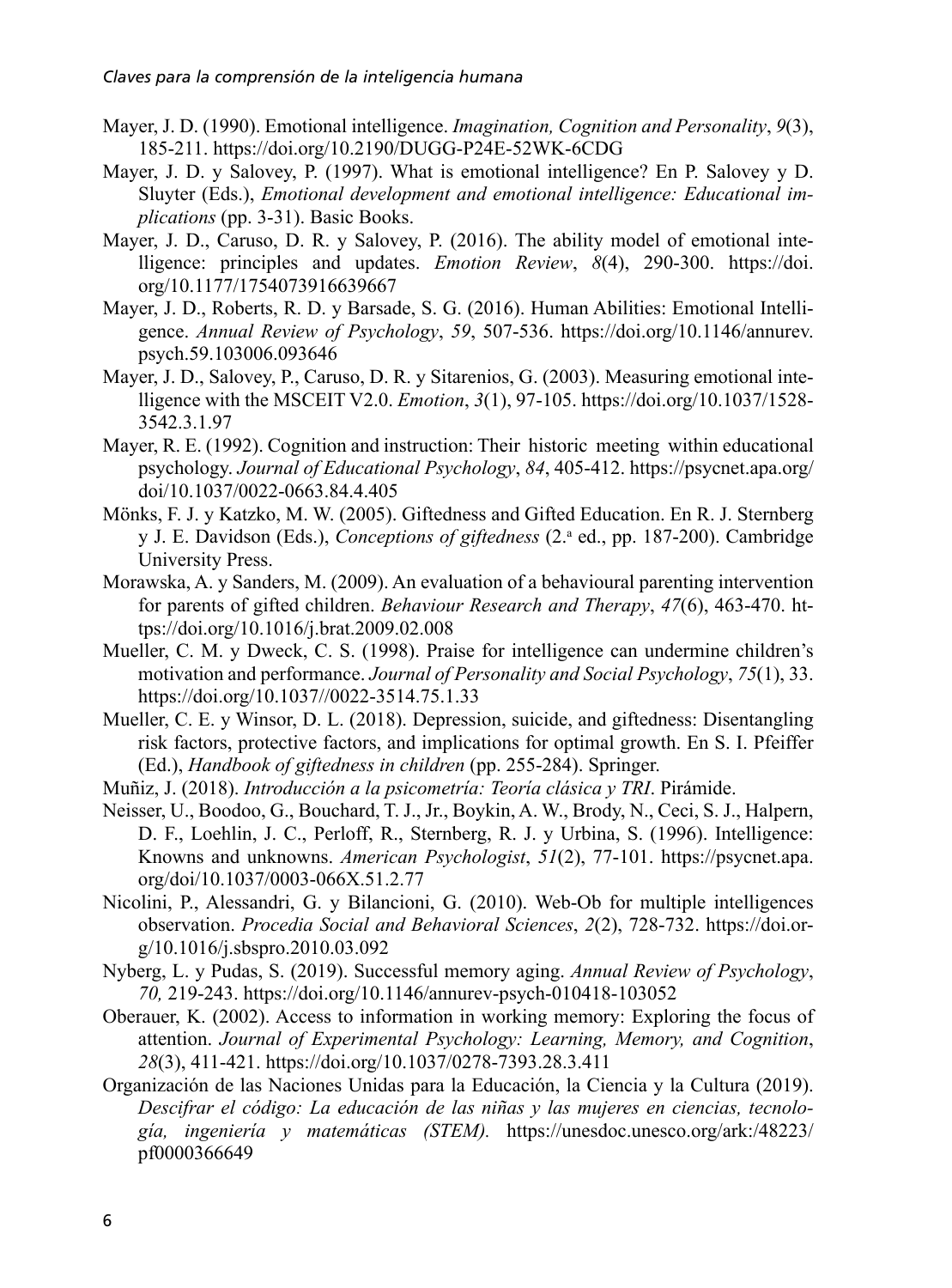- Organización para la Cooperación y el Desarrollo Económicos (2019). *PISA 2018 Results (Volume II) Where All Students Can Succeed.* [https://www.oecd-ilibrary.org/educa](https://www.oecd-ilibrary.org/education/pisa-2018-results-volume-ii_b5fd1b8f-en)[tion/pisa-2018-results-volume-ii\\_b5fd1b8f-en](https://www.oecd-ilibrary.org/education/pisa-2018-results-volume-ii_b5fd1b8f-en)
- Pérez. J. C. (2003). Adaptación y validación española del Trait Emotional Intelligence Questionnaire (TEIQue) en población universitaria. *Encuentros en Psicología Social*, *5,* 278-283.
- Petrides, K. V. (2009). Psychometric properties of the Trait Emotional Intelligence Questionnaire (TEIQue). En C. Stough, D. H. Saklofske y J. D. A. Parker (Eds.), *Assessing Emotional Intelligence. Theory, Research, and Applications* (pp. 85-101). Springer.
- Petrides, K. V. y Furnham, A. (2001). Trait emotional intelligence: Psychometric investigation with reference to established trait taxonomies. *European Journal of Personality*, *15*(6), 425-448. <https://doi.org/10.1002/per.416>
- Piaget, J. (1964). *Six études de psychologie*. Gonthier.
- Pfeiffer, S. I. (2013). *Serving the gifted: Evidence-based clinical and psychoeducational practice*. Routledge
- Pfeiffer, S. I. (2015). El Modelo Tripartito sobre la alta capacidad y las mejores prácticas en la evaluación de los más capaces. *Revista de Educación*, *368*, 66-95. [https://doi.](https://doi.org/10.4438/1988-592X-RE-2015-368-293) [org/10.4438/1988-592X-RE-2015-368-293](https://doi.org/10.4438/1988-592X-RE-2015-368-293)
- Plomin, R. y Von Stumm, S. (2018). The new genetics of intelligence. *Nature Reviews Genetics*, *19*(3), 148-159. <https://doi.org/10.1038/nrg.2017.104>
- Prieto, D., Ferrándiz, C., Ferrando, M. y Bermejo, M. R. (2015). La Batería Aurora: Una nueva evaluación de la inteligencia exitosa. *Revista de Educación*, *368*, 132-157.
- Renzulli, J. S. (2005). The three-ring definition of giftedness: A developmental model for promoting creative productivity. En R. J. Sternberg y J. E. Davidson (Eds.), *Concep*tions of giftedness (2.ª ed., pp. 246-280). Cambridge University Press.
- Reuter-Lorenz, P. A. y Park, D. C. (2014). How does it STAC up? Revisiting the scaffolding theory of aging and cognition. *Neuropsychology Review*, *24*(3), 355-370. [https://](https://dx.doi.org/10.1007%2Fs11065-014-9270-9) [dx.doi.org/10.1007%2Fs11065-014-9270-9](https://dx.doi.org/10.1007%2Fs11065-014-9270-9)
- Robson, D. (2019). *La Trampa de la inteligencia: por qué la gente inteligente hace tonterías y cómo evitarlo*. Paidós.
- Rojas, E. (2016). *5 consejos para potenciar la inteligencia*. Temas de Hoy.
- Ruffman, T., Murray, J., Halberstadt, J. y Vater, T. (2012). Age-related differences in deception. *Psychology and Aging*, *27*(3), 543-549. [https://psycnet.apa.org/doi/10.1037/](https://psycnet.apa.org/doi/10.1037/a0023380) [a0023380](https://psycnet.apa.org/doi/10.1037/a0023380)
- Russ, T. C., Cherrie, M. P., Dibben, C., Tomlinson, S., Reis, S., Dragosits, U., Vieno, M., Beck, R., Carnell, E., Shortt, N. K., Muniz-Terrera, G., Redmond, P., Taylor, A. M., Clemens, T., Van Tongeren, M., Agius, R. M., Starr, J. M., Deary, I. J. y Pearce, J. R. (2021). Life course air pollution exposure and cognitive decline: modelled historical air pollution data and the Lothian Birth Cohort 1936. *Journal of Alzheimer's Disease*, 1-12.<https://dx.doi.org/10.3233/JAD-200910>
- Saini, A. (2021). *Superior: El retorno del racismo científico*. Círculo de Tiza.
- Saklofske, D. H., Van de Vijver, F. J. R., Oakland, T., Mpofu, E. y Suzuki, L. A. (2015). Intelligence and culture: History and assessment. En S. Goldstein, D. Princiotta y J. A. Naglieri (Eds.), *Handbook of intelligence: Evolutionary theory, historical perspective, and current concepts* (pp. 341-365). Springer Science + Business Media.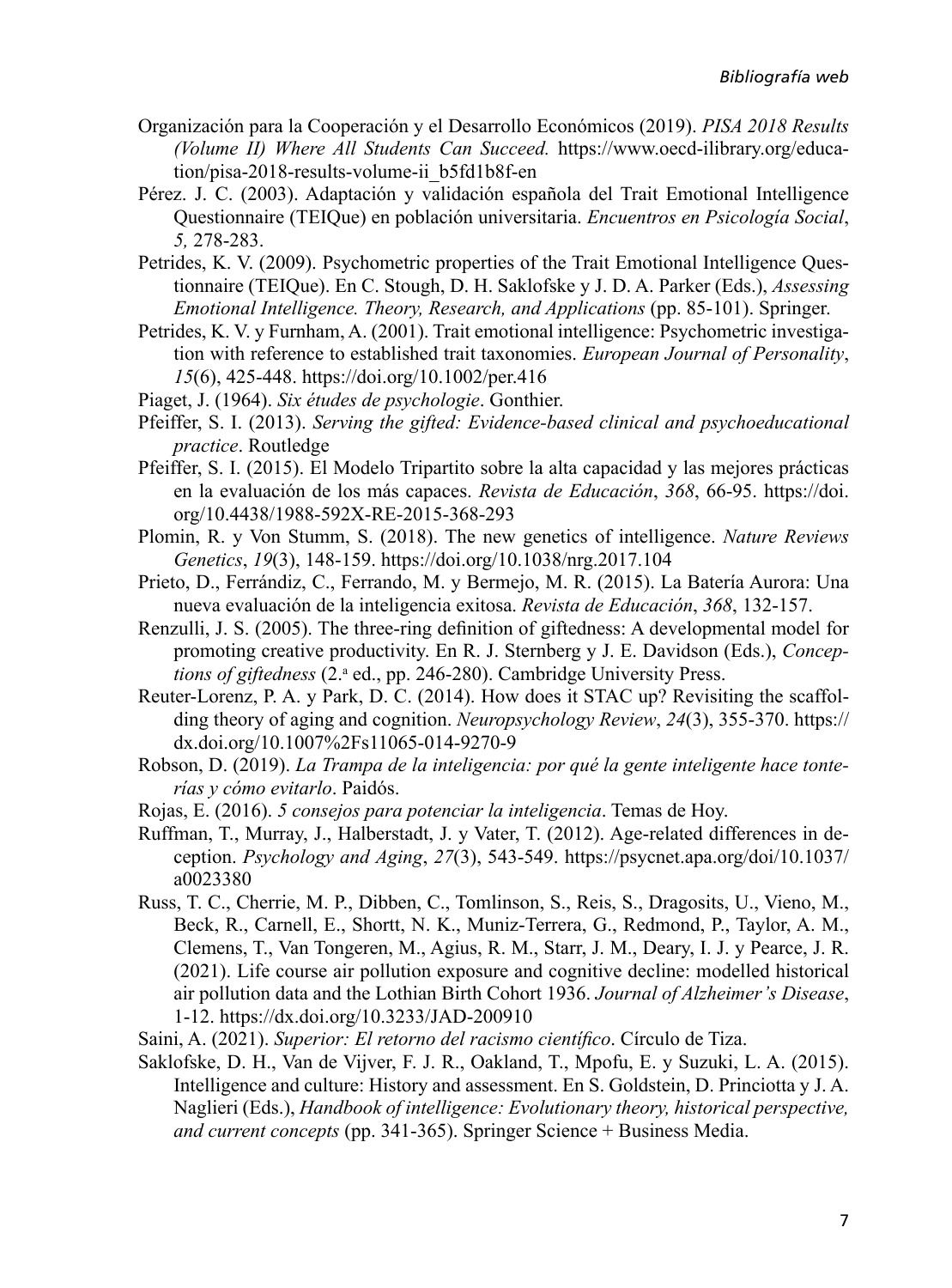- Salovey, P. y Mayer, J. D. (1990). Emotional intelligence. *Imagination, Cognition and Personality*, *9*(3), 185-211.<https://doi.org/10.2190/DUGG-P24E-52WK-6CDG>
- Salovey, P., Mayer, J. D., Goldman, S. L., Turvey, C. y Palfai, T .P. (1995). Emotional attention, clarity and repair: exploring emotional intelligence using the Trait Meta-Mood Scale. En J. W. Pennebaker (Ed.), *Emotion, disclosure and health* (pp. 125-154). American Psychological Association.
- Salthouse, T. (2012). Consequences of age-related cognitive declines. *Annual Review of Psychology*, *63*, 201-226. <https://dx.doi.org/10.1146%2Fannurev-psych-120710-100328>
- Save the Children (2018). *The many faces of exclusion*. [https://www.savethechildren.es/](https://www.savethechildren.es/publicaciones/infancias-robadas-2018) [publicaciones/infancias-robadas-2018](https://www.savethechildren.es/publicaciones/infancias-robadas-2018)
- Schaie, K. W. (1983). The Seattle Longitudinal Study: A 21 year exploration of psychometric intelligence in adulthood. En K. W. Schaie (Ed.), *Longitudinal studies of adult psychological development* (pp. 64-135). Nueva York: Gilford Press.
- Schaie, K. W. (2016). Theoretical perspectives for the psychology of aging in a lifespan context. En K. W. Schaie y S. L. Willis (Eds.), *Handbook of the psychology of aging* (8.a ed., pp. 3-14). Academic Press.
- Schneider W. J. y Flanagan D. P. (2015). The relationship between theories of intelligence and intelligence tests. En S. Goldstein, D. Princiotta y J. Naglieri (Eds), *Handbook of Intelligence*. Springer. [https://doi.org/10.1007/978-1-4939-1562-0\\_21](https://doi.org/10.1007/978-1-4939-1562-0_21)
- Schneider, W. J. y McGrew, K. S. (2012). The Cattell-Horn-Carroll Model of Intelligence. En D. P. Flanagan y P. L. Harrison (Eds.), *Contemporary intellectual assessment: Theories, tests, and issues* (3.ª ed., pp. 99-144). Guilford Press.
- Shearer, C. B. (2012). An inter-rater reliability study of a self-assessment for the multiple intelligences. *International Journal of Psychological Studies*, *4*(3), 131-138. [https://](https://doi.org/10.5539/ijps.v4n3p131) [doi.org/10.5539/ijps.v4n3p131](https://doi.org/10.5539/ijps.v4n3p131)
- Spearman, C. (1904). "General Intelligence", objectively determined and measured. *The American Journal of Psychology*, *15*(2), 201-292.
- Spearman, C. (1923). *The nature of "intelligence" and the principles of cognition.* Mac-Millan.
- Spearman, C. (1927). *The abilities of man*. Macmillan.
- Steinberg, L., Cauffman, E., Woolard, J., Graham, S. y Banich, M. (2009). Are adolescents less mature than adults?: Minors' access to abortion, the juvenile death penalty, and the alleged APA "flip-flop". *American Psychologist*, *64*(7), 583.
- Sternberg, R. J. (1977). Component processes in analogical reasoning. *Psychological Review*, *84*(4), 353-378.<https://doi.org/10.1037/0033-295x.84.4.353>
- Sternberg, R. J. (1984). Toward a triarchic theory of human intelligence. *The Behavioral and Brain Sciences*, *7*(2), 269-315.<https://doi.org/10.1017/S0140525X00044629>
- Sternberg, R. J. (1993). *The Sternberg Triarchic Abilities Test (Level H).* Unpublished test.
- Sternberg, R. J. (2002). Beyond g: The theory of successful intelligence. En R. J. Sternberg y E. L. Grigorenko (Eds.), *The general factor of intelligence: How general is it?* (Pp. 447-479). Lawrence Erlbaum Associates Publishers.
- Sternberg, R. J. (2018). The Triarchic Theory of Successful Intelligence. En D. P. Flanagan y E. M. McDonough (Eds.), *Contemporary Intellectual Assessment: Theories, Tests, and Issues* (pp. 174-194). The Guilford Press.
- Sternberg, R. J. (2020). The concept of intelligence. En R. J. Sternberg (Ed.), *The Cambri*dge Handbook of Intelligence (2.ª ed., pp. 3-17). Cambridge University Press.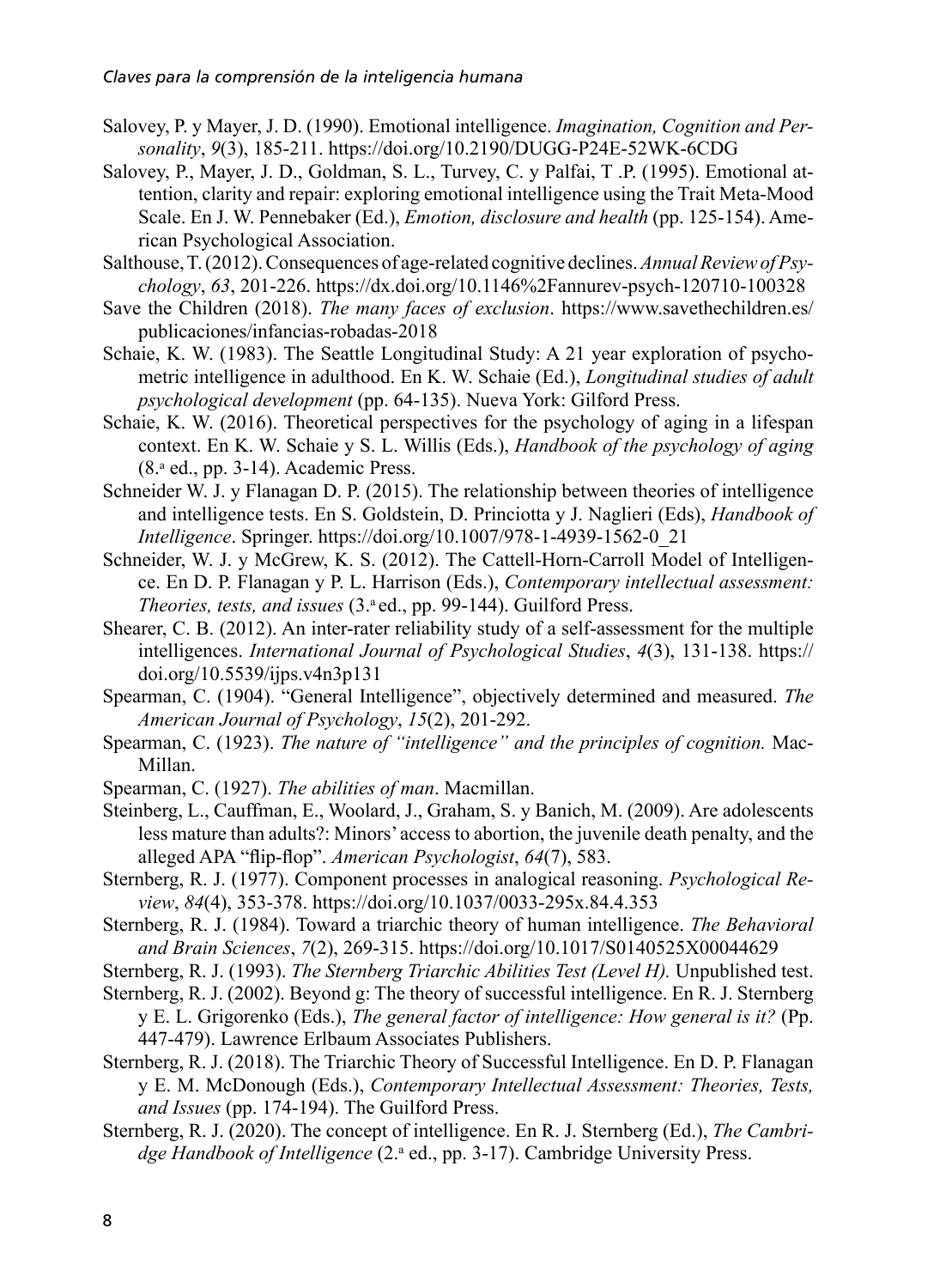- Sternberg, R. J., Conway, B. E., Ketron, J. L. y Bernstein, M. (1981). People's conceptions of intelligence. *Journal of Personality and Social Psychology*, *41*(1), 37-55. [https://](https://psycnet.apa.org/doi/10.1037/0022-3514.41.1.37) [psycnet.apa.org/doi/10.1037/0022-3514.41.1.37](https://psycnet.apa.org/doi/10.1037/0022-3514.41.1.37)
- Sternberg, R. J., Kaufman, J. C. y Grigorenko, E. L. (2008). *Applied Intelligence*. Cambridge University Press.
- Sternberg, R. J., Prieto, M. D. y Castejón, J. L. (2000). Análisis factorial confirmatorio del Sternberg Triarchic Abilities Test (nivel-H) en una muestra española: resultados preliminares. *Psicothema*, *12*(4), 642-647.
- Su, Y., Yuki, M. y Hirayama, K. (2020). The experiences and perspectives of family surrogate decision-makers: A systematic review of qualitative studies. *Patient Education and Counseling*, *103*(6), 1070-1081. <https://doi.org/10.1016/j.pec.2019.12.011>
- Swanson, H. L. (2000). Swanson-Cognitive Processing Test: Review and applications. En C. Lidz y J. G. Elliott (Eds.), *Dynamic assessment: Prevailing models and applications* (pp. 71-107). Elsevier Science.
- Terman, L. M. (1925). *Genetic studies of genius: Vol. 1. Mental and physical traits of a thousand gifted children.* Stanford University Press.
- Thurstone, L. L. (1931). Multiple factor analysis. *Psychological Review*, *38*(5), 406-427.
- Thurstone, L. L. (1938). *Primary mental abilities.* University of Chicago Press.
- Turanzas, J. A., Cordón, J. R., Choca, J. P. y Mestre, J. M. (2020). Evaluating the APAC (mindfulness for giftedness) program in a Spanish sample of gifted children: a pilot study. *Mindfulness*, *11*(1), 86-98.<https://doi.org/10.1007/s12671-018-0985-1>
- Van Bokhoven, H. (2011). Genetic and epigenetic networks in intellectual disabilities. *Annual Review of Genetics*, *45*(1), 81-104. [https://doi.org/10.1146/annurev-ge](https://doi.org/10.1146/annurev-genet-110410-132512)[net-110410-132512](https://doi.org/10.1146/annurev-genet-110410-132512)
- Van Dyne, L., Ang, S. y Koh, C. (2008). Development and validation of the CQS. En S. Ang y L. Van Dyne (Eds.), *Handbook of cultural intelligence* (pp. 16-38). Sharpe.
- Van Dyne, L., Ang, S., Ng, K. Y., Rockstuhl, T., Tan, M. L. y Koh, C. (2012). Sub-dimensions of the four factor model of cultural intelligence: Expanding the conceptualization and measurement of cultural intelligence. *Social and Personality Psychology Compass*, *6*(4), 295-313. <https://doi.org/10.1111/j.1751-9004.2012.00429.x>
- Vernon, P. E. (1950). *The Structure of Human Abilities*. Methuen.
- Vernon, P. E. (1965). Ability factors and environmental influences. *American Psychologist*, *20*(9), 723-733.
- Vickers, D., Nettelbeck, T. y Willson, R. J. (1972). Perceptual indices of performance: the measurement of "inspection time" and "noise" in the visual system. *Perception*, *1*(3), 263-295.<https://doi.org/10.1068/p010263>
- Victora, C. G., Bahl, R., Barros, A. J., França, G. V., Horton, S., Krasevec, J., Murch, S., Sankar, M. J., Walker, N., Rollins, N. C. y Group, T. L. B. S. (2016). Breastfeeding in the 21st century: epidemiology, mechanisms, and lifelong effect. *The Lancet, 387*(10017), 475-490. [https://doi.org/10.1016/S0140-6736\(15\)01024-7](https://doi.org/10.1016/S0140-6736(15)01024-7)
- Visser, B. A., Ashton, M. C. y Vernon, P. A. (2006). Beyond g: Putting multiple intelligences theory to the test. *Intelligence*, *34*(5), 487-502. [https://doi.org/10.1016/j.inte](https://doi.org/10.1016/j.intell.2006.02.004)[ll.2006.02.004](https://doi.org/10.1016/j.intell.2006.02.004)
- Von Stumm, S., Hell, B. y Chamorro-Premuzic, T. (2011). The hungry mind: Intellectual curiosity is the third pillar of academic performance. *Perspectives on Psychological Science*, *6*(6), 574-588.<https://doi.org/10.1177/1745691611421204>